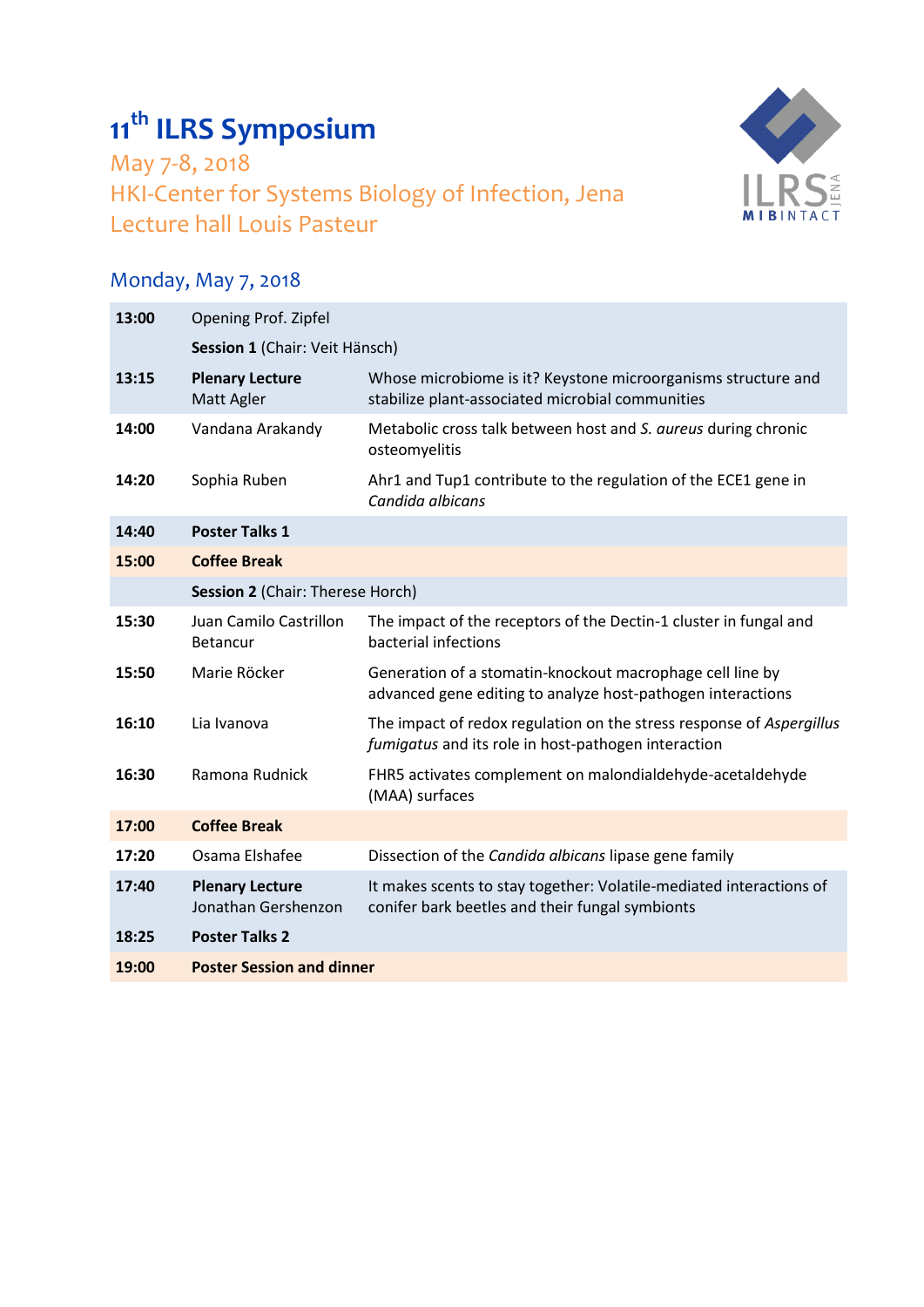## Tuesday, May 8, 2018

|       | Session 3 (Chair: Flora Rivieccio)           |                                                                                                                                                             |  |
|-------|----------------------------------------------|-------------------------------------------------------------------------------------------------------------------------------------------------------------|--|
| 09:00 | Johann Kufs                                  | Identification of the biosynthetic gene cluster for the sphingolipid<br>inhibitor sphingofungin in Aspergillus fumigatus                                    |  |
| 09:20 | Claudius Lenz                                | Polyene pigment production in the basidiomycete Laetiporus<br>sulphureus by an iterative highly reducing polyketide synthethase                             |  |
| 09:40 | Jun Lin                                      | Quick assembly and fluorescence-screening method scaled up<br>biosynthesis of psilocybin by polycistronic gene expression in<br>filamentous fungi           |  |
| 10:00 | Luis Pena Ortiz                              | Characterization of an L-lactate dehydrogenase putatively related to<br>a cryptic cofactor in Mycobacterium smegmatis                                       |  |
| 10:20 | <b>Coffee Break</b>                          |                                                                                                                                                             |  |
|       | Session 4 (Chair: Maria Dell)                |                                                                                                                                                             |  |
| 10:40 | <b>Bastian Seelbinder</b>                    | Metagenomics - New Challenges for understanding functional<br>changes in the Microbiome                                                                     |  |
| 11:00 | <b>Alexander Tille</b>                       | Mathematical model of the factor H mediated self and non-self<br>discrimination by the complement system                                                    |  |
| 11:20 | Maria Stroe                                  | Silent gene cluster characterisation in Aspergillus fumigatus                                                                                               |  |
| 11:40 | <b>Coffee Break</b>                          |                                                                                                                                                             |  |
| 12:00 | Jana Boysen                                  | The fungal peroxiredoxin Asp f3 is essential for virulence of<br>Aspergillus fumigatus and protects against protein oxidation by<br>reactive oxygen species |  |
| 12:20 | Iuliia Ferling                               | DHN-melanin in action: Deciphering Aspergillus fumigatus infection in<br>soil amoeba                                                                        |  |
| 12:40 | <b>Plenary Lecture</b><br>Sven Hammerschmidt | The interaction of pathogenic bacteria with platelets                                                                                                       |  |
| 13:25 | <b>Final remarks</b>                         |                                                                                                                                                             |  |
| 13:30 | Lunch and end of the event                   |                                                                                                                                                             |  |